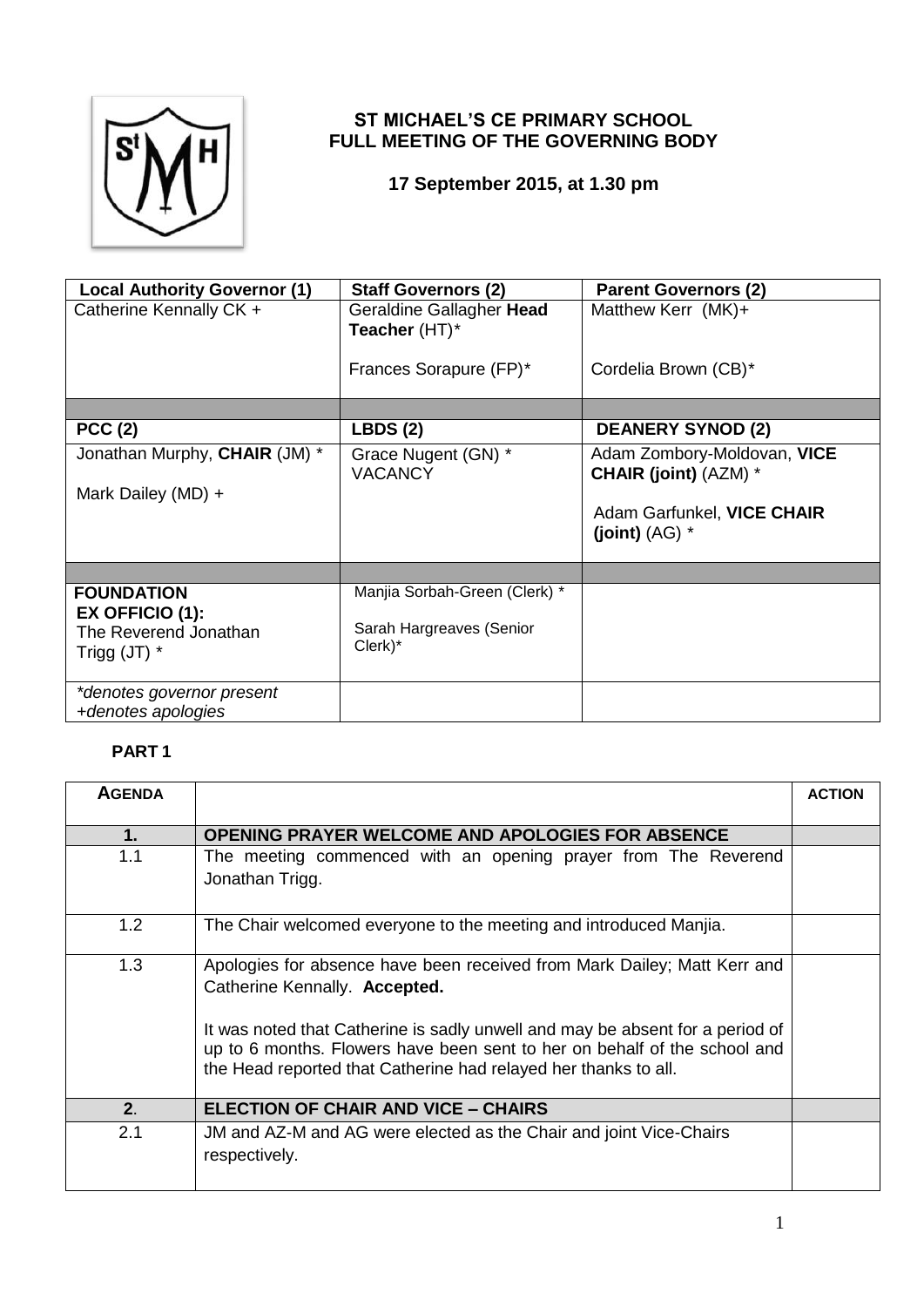| 3.                      | <b>DECLARATIONS</b><br><b>OF</b><br>BUSINESS INTERESTS, PECUNARY<br><b>OR</b>                                                                                  |            |
|-------------------------|----------------------------------------------------------------------------------------------------------------------------------------------------------------|------------|
|                         | OTHERWISE IN RESPECT OF ITEMS ON THE AGENDA                                                                                                                    |            |
| 3.1                     | There were none.                                                                                                                                               |            |
| $\overline{\mathbf{4}}$ | PUBLICATION OF GOVERNOR'S DETAILS AND REGISTER OF INTERESTS                                                                                                    |            |
| 4.1                     | Governors were advised that it is now a national requirement for the register                                                                                  |            |
|                         | to include their full name; ethnicity; the type of Governor they are; whether                                                                                  |            |
|                         | they are a Governor at any other institution and whether they are related to                                                                                   |            |
|                         | or in relationship with a member of the school's staff.                                                                                                        |            |
|                         |                                                                                                                                                                |            |
|                         | <b>Action</b>                                                                                                                                                  |            |
|                         | The Clerk will circulate a table for completion by the Governors which will be<br>included in the school's website. The declaration of business interests must | <b>MSG</b> |
|                         | also be signed.                                                                                                                                                |            |
|                         |                                                                                                                                                                |            |
|                         | The signed Instrument of Governance has been circulated to all Governors.                                                                                      |            |
|                         |                                                                                                                                                                |            |
| 5 <sub>1</sub>          | GOVERNING BODY MEMBERSHIP strictly private and confidential and                                                                                                |            |
|                         | not for use in the public domain                                                                                                                               |            |
| 5.1                     | There were no changes.                                                                                                                                         |            |
| $6\phantom{1}$          | MINUTES AND MATTERS ARISING FROM THE PREVIOUS MEETING                                                                                                          |            |
|                         | held on 16 <sup>th</sup> June 2015                                                                                                                             |            |
| 6.1                     | The Headteacher (HT) noted that the percentage figure in item 6.1 of the                                                                                       |            |
|                         | minutes needed to be amended to 96%.                                                                                                                           |            |
|                         |                                                                                                                                                                |            |
|                         | The minutes of 16th June 2015 were agreed with the amendment as a<br>correct record of the meeting and were signed and returned to the school                  |            |
|                         | for filing.                                                                                                                                                    | <b>MSG</b> |
|                         |                                                                                                                                                                |            |
| 7.                      | SCHOOL DEVELOPMENT PLAN (DISCUSSION AND APPROVAL)                                                                                                              |            |
| 7.1                     | Governors were asked to feedback any comments and suggestions to the HT.                                                                                       | <u>ALL</u> |
|                         | The Plan will be revisited periodically to assess the school's progress.                                                                                       |            |
|                         | <b>MID-YEAR FINANCE REPORT</b>                                                                                                                                 |            |
| 8<br>8.1                | Whilst the Governors noted that the general overview of the report indicated                                                                                   | <u>ALL</u> |
|                         | a sound financial position, a full discussion on the report was deferred to the                                                                                |            |
|                         | October meeting.                                                                                                                                               |            |
|                         | <b>PAY AND PERFORMANCE MANAGEMENT POLICIES</b>                                                                                                                 |            |
| 9<br>9.1                | The policies have been reviewed by JT and the HT. The policies were agreed                                                                                     |            |
|                         | subject to a date change on the documents.                                                                                                                     |            |
|                         |                                                                                                                                                                |            |
| 9.2                     | It was noted that a Pay committee needs to be established.                                                                                                     |            |
|                         |                                                                                                                                                                |            |
|                         | The members of the Pay committee were agreed as $-$ JM and AG. The HT                                                                                          | НT         |
|                         | will convene the committee when the performance management review is                                                                                           |            |
|                         | complete.                                                                                                                                                      |            |
|                         | A separate committee will oversee the HT's performance review.                                                                                                 |            |
|                         |                                                                                                                                                                |            |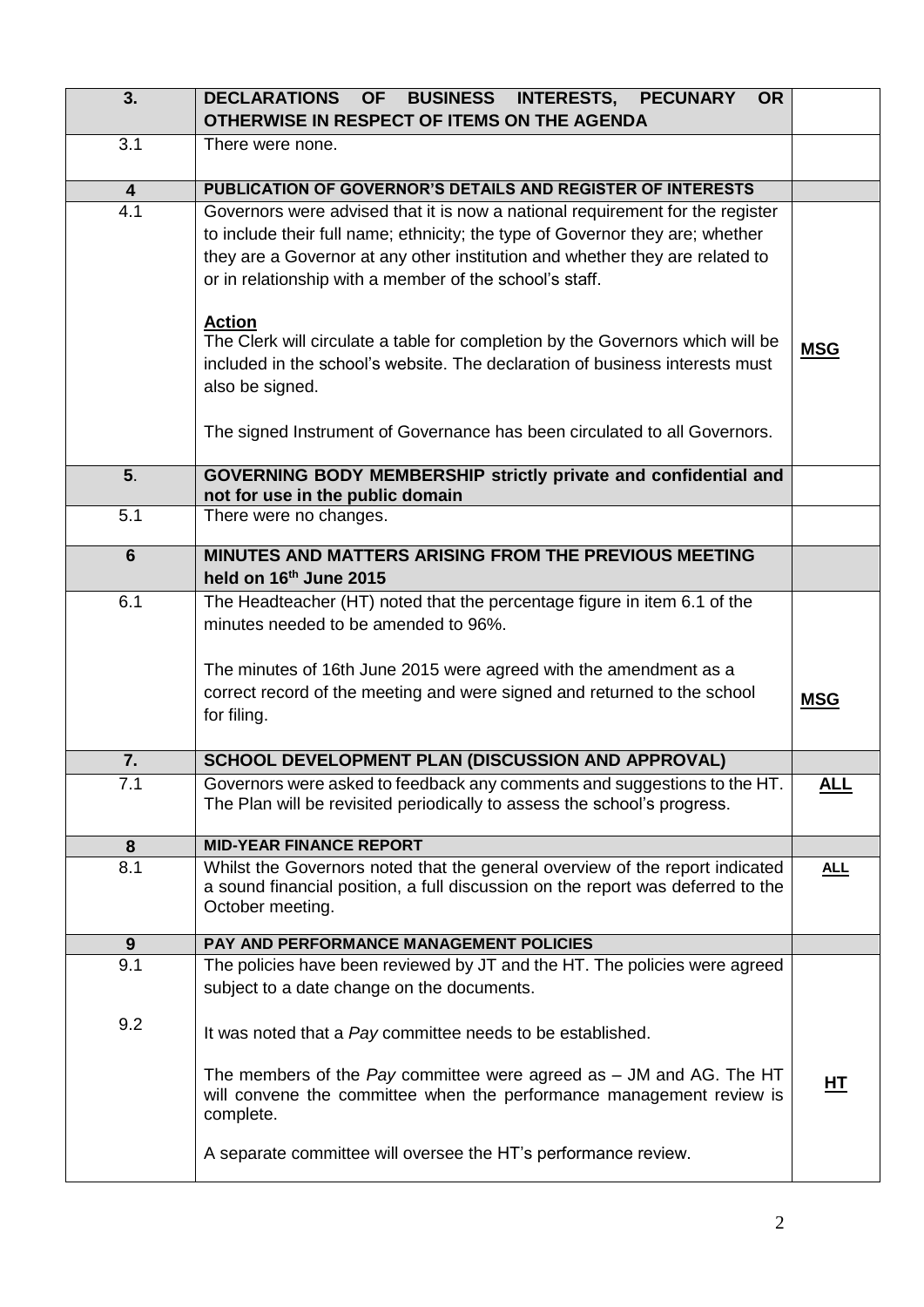|      | <b>HEADTEACHER'S VERBAL REPORT</b>                                                                                                                                                                                                                                                                                                                                                                                                                                                                                                                                                                                                                                                                                                                                                                                                                                                                                                |    |
|------|-----------------------------------------------------------------------------------------------------------------------------------------------------------------------------------------------------------------------------------------------------------------------------------------------------------------------------------------------------------------------------------------------------------------------------------------------------------------------------------------------------------------------------------------------------------------------------------------------------------------------------------------------------------------------------------------------------------------------------------------------------------------------------------------------------------------------------------------------------------------------------------------------------------------------------------|----|
| 10.1 | It has been a good start to the year. The early year's room has been painted<br>and the reception children have settled in very well. The new staff appointed<br>have studied a range of subjects and there is a good range in terms of years<br>of service.                                                                                                                                                                                                                                                                                                                                                                                                                                                                                                                                                                                                                                                                      | HТ |
| 11   | <b>SELF EVALUATION FORM REVIEW</b>                                                                                                                                                                                                                                                                                                                                                                                                                                                                                                                                                                                                                                                                                                                                                                                                                                                                                                |    |
| 11.1 | The report outlined that there had been a number of staff changes at the<br>school and that a new management structure had been introduced to provide<br>better support and improve teaching.<br>The Focus and Impact results were noted.<br>Areas for development include: to improve teaching further and develop<br>problem solving skills.<br>Assessment – is a key area this year. There will be more on-going teacher<br>assessments. The School is working towards a rating of "outstanding" and                                                                                                                                                                                                                                                                                                                                                                                                                           |    |
|      | average points scores have been indicated in the report.<br>Teachers will be talking to parents about their child's behaviour so they gain<br>overall picture of the child's achievement.<br>It has been proposed that performance management is also included in<br>Governors Development Plan.<br>The Chair thanked the Headteacher for the report and presentation.                                                                                                                                                                                                                                                                                                                                                                                                                                                                                                                                                            |    |
| 12   | PREMISES COMMITTEE MEETING UPDATE                                                                                                                                                                                                                                                                                                                                                                                                                                                                                                                                                                                                                                                                                                                                                                                                                                                                                                 |    |
| 12.1 | AZM reported that it had been a productive summer and a lot of work had<br>been completed thanks to Troy Bunbury.<br>The works included:                                                                                                                                                                                                                                                                                                                                                                                                                                                                                                                                                                                                                                                                                                                                                                                          |    |
|      | The infant hall floor re-covered in parquay;<br>The path linking the cage to pavilion;<br>Acoustic treatment in the the large Victorian classrooms; Re-<br>decoration in those classrooms;<br>Carpeting in the year 2 room and<br>A lot of sundry works around the site.<br>The residential flat had also been re-taken for school use and this project will<br>take most this term to complete. It was noted that it may be necessary to refer<br>to the Governors for funding from the Governors fund. Approximately £5 - £6k<br>has been set aside, but a detailed assessment may indicate that more funds<br>are needed.<br>Other elements of work to be carried out include, the replacement of windows<br>in the junior block (this is likely to be carried out at Christmas) and the external<br>lighting work.<br>AZM reported that the handover had been exceptional this year and Morris<br>should be thanked for this. |    |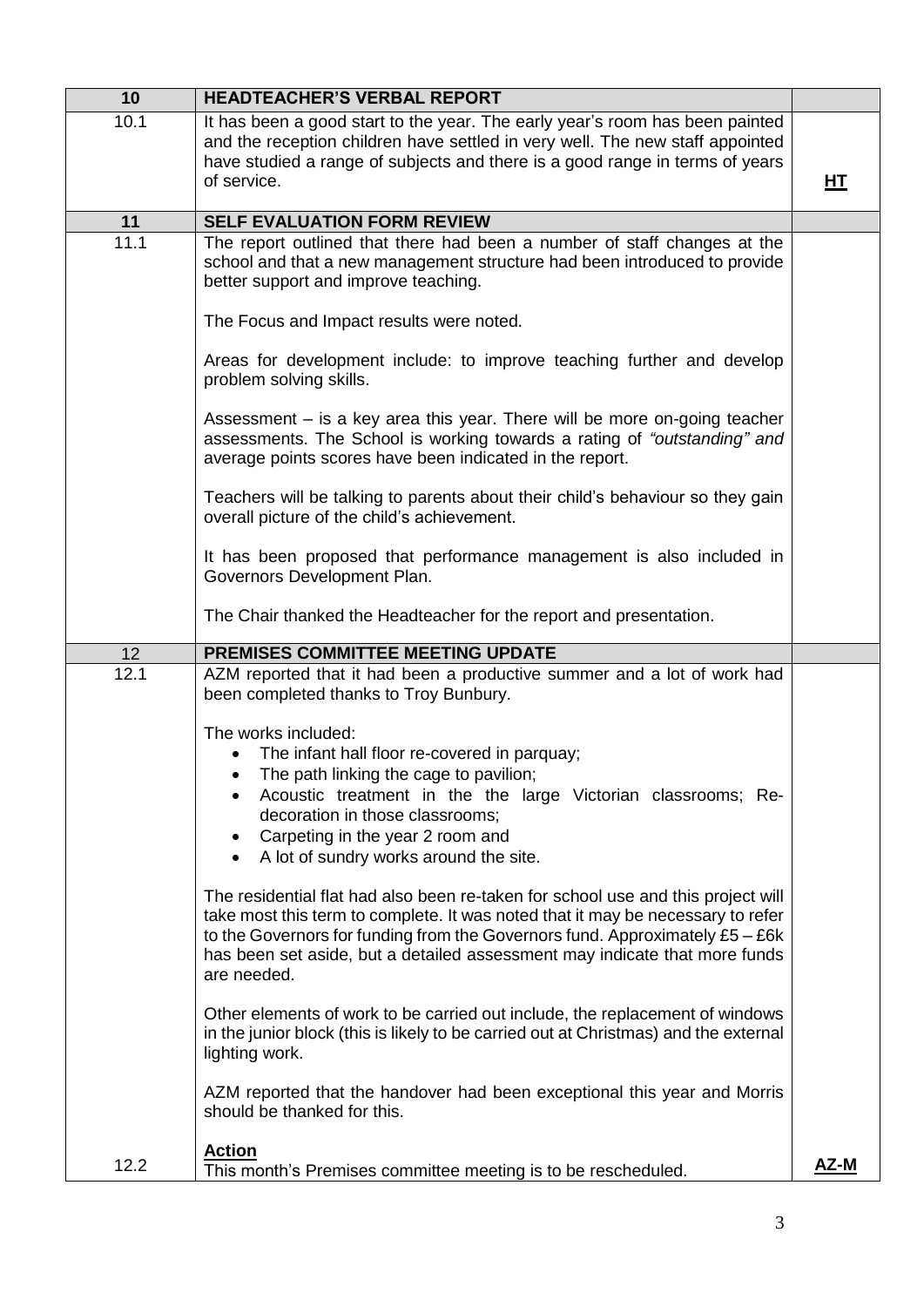| 13   | <b>GOVERNORS FUND LETTER</b>                                                                                                                                                                                                                                    |           |
|------|-----------------------------------------------------------------------------------------------------------------------------------------------------------------------------------------------------------------------------------------------------------------|-----------|
| 13.1 | The Governors fund letter was approved with amendments to include the<br>school's charity number added at the top of the letter; the replacement of the<br>word buy with "give" in the boxed section and the insertion of "this year" in the<br>last paragraph. |           |
| 13.2 | <b>Action</b><br>The "new parents" evening will take place on the 8 <sup>th</sup> October and the Chair<br>will circulate the letter to parents after this.                                                                                                     | <b>JM</b> |
| 14   | <b>CHAIR'S REPORT</b>                                                                                                                                                                                                                                           |           |
|      | JM reported that the weekly meetings with the HT have continued and<br>provided Governors with the password and login details to the Governors key<br>on the very useful Governors Advice Site.                                                                 |           |
|      | He reminded the group that for the purposes of transparency all<br>communications should be sent to all Governors. (Those cc'd to e-mails would<br>note that the content has been sent for information only).                                                   |           |
|      | Proposed meeting dates for future FGB meetings were agreed as follows:                                                                                                                                                                                          |           |
|      | Oct - Tuesday 20/10 @ 7.00pm<br>$\bullet$                                                                                                                                                                                                                       |           |
|      | Nov - Wednesday $25/11 \ @$ 7.00pm<br>$\bullet$                                                                                                                                                                                                                 |           |
|      | Jan - Wednesday 13/1/15<br>$\bullet$                                                                                                                                                                                                                            |           |
|      | $Feb - Monday 8/2/15$<br>$\bullet$                                                                                                                                                                                                                              |           |
|      | March - Tuesday 15/3/15                                                                                                                                                                                                                                         |           |
|      | May - Wednesday 4/5/15                                                                                                                                                                                                                                          |           |
|      | June - Wednesday 1/6/15                                                                                                                                                                                                                                         |           |
|      | July - Wednesday 6/7/15<br>$\bullet$                                                                                                                                                                                                                            |           |
| 15   | <b>ANY OTHER BUSINESS</b>                                                                                                                                                                                                                                       |           |
| 15.1 | Governors Development Plan                                                                                                                                                                                                                                      |           |
|      | <b>Action</b>                                                                                                                                                                                                                                                   |           |
|      | This will be drafted and circulated by the second week in October.                                                                                                                                                                                              |           |
|      |                                                                                                                                                                                                                                                                 |           |
|      | The Chair closed Part I of the meeting at 3.15pm.                                                                                                                                                                                                               |           |

**Signed…………………………………………….. Date…………………….**

**Jonathan Murphy Chair of the Governing Body St Michael's CE Primary School**